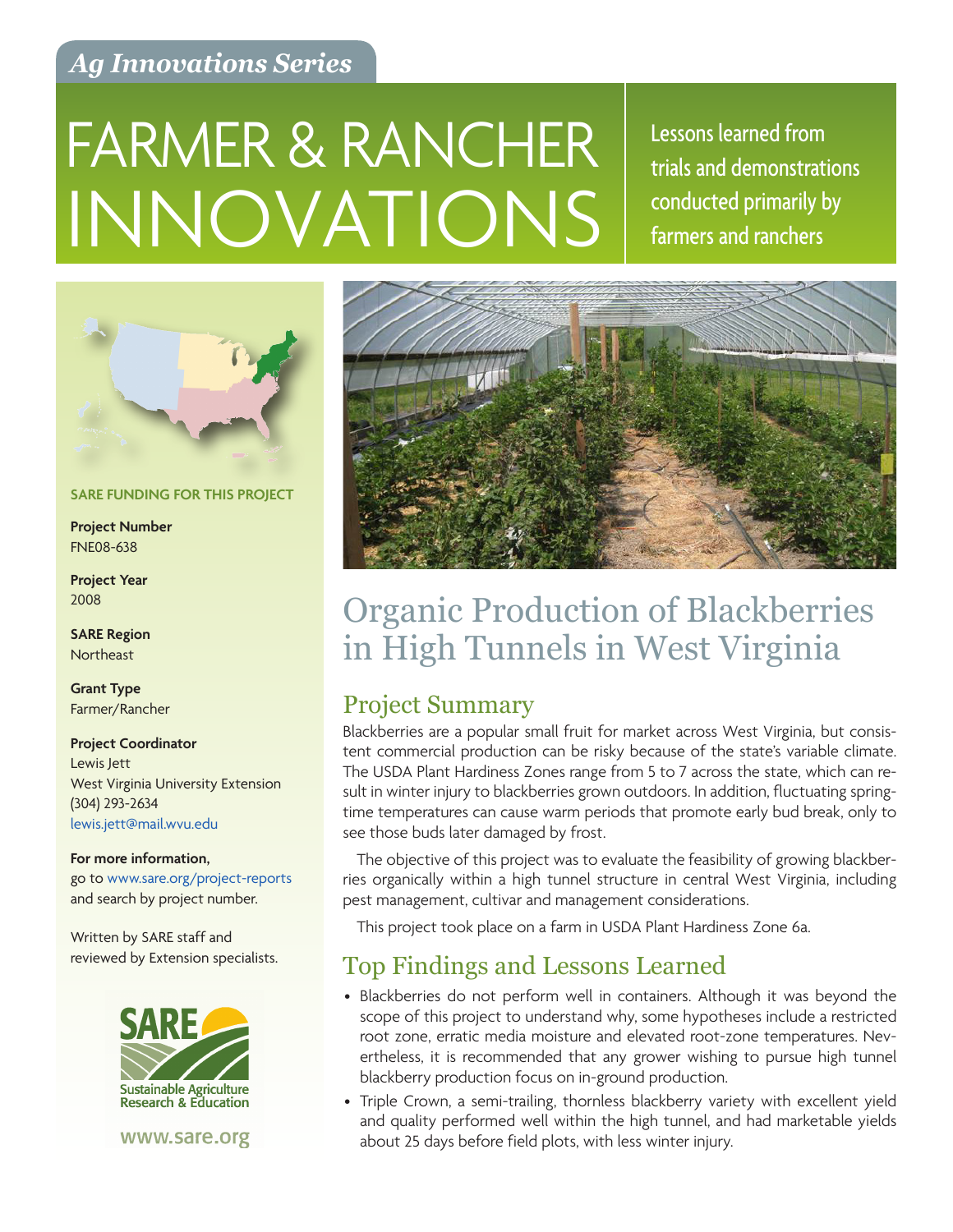**COVER PHOTO:** Blackberries established in the high tunnel outperformed container-grown plants, and produced fruit earlier than field plots. *Photo courtesy Lewis Jett, West Virginia University*

• Primocane fruiting cultivars—in which the canes are removed at the end of the winter—are less labor intensive compared to floricane varieties (such as Triple Crown). In addition, the pest cycle of chronic pests such as spider mites is disrupted by removing the canes each season.

## Methods

A 30-foot-by-96-foot high tunnel was constructed in 2008 on the Jett Farm, located in southern Harrison County, West Virginia. The high tunnel had a single layer of polyethylene plastic, and no supplemental heat. Two crops of annual strawberries were grown in the high tunnel in 2008-2009, preceding the blackberries. The soil inside the high tunnel was amended with organic dairy manure compost, at a rate of 0.9 pounds per square foot.

This project explored two methods of growing blackberries in a high tunnel: in-ground and in-container production.

#### **Container Production**

Five blackberry varieties—Triple Crown, Prime Jan, Navaho, Kiowa, Arapaho and Chester—were potted in seven-gallon nursery containers. Nine plants of each variety were potted, providing three replications of three plants each.

The containers were filled with a 1:1 mixture of peat moss and organic dairy manure compost. While in the containers, the plants were allowed to grow one year in the outside environment adjacent to the high tunnel, which was filled with strawberry plants at the time. For irrigation, each pot was drip irrigated with pot drippers to provide 1.5 inches of water equivalent either by rainfall or supplemental irrigation. No additional fertilizer was applied to the plants.

In October, the containers were moved inside the high tunnel to protect them during the winter.

#### **In-Ground Production**

In April 2010, four blackberry varieties were established within the mineral soil of the high tunnel—Prime Ark 45, Prime Jan, Triple Crown and Ouachita. Each plant was spaced 3 feet apart within the row, and the rows were 6.5 feet apart. Each variety was replicated three times with three plants per replication. Two drip irrigation lines were placed per row.

Plants were scouted for pest invasions. Bumble bees were placed inside the high tunnel to promote pollination and fruit set. Beneficial insects were released if pest densities exceeded economic thresholds. In 2010-11, a T-trellis was constructed to control canopy width and facilitate harvest.

Total marketable weight and individual berry weight were



Both Prime Jan (left) and Prime Ark 45 (right) produced about 1 pound of fruit per plant, but Prime Ark produced larger fruit. *Photo courtesy Lewis Jett, West Virginia University*

measured. Temperatures were recorded with a Hobo data logger.

### **Outcomes**

The high tunnel, with a single layer of poly, increased daily air temperatures by an average of 4 to 7 degrees compared with the outdoors. If a double layer had been used, the average temperature could have increased by about 10 to 12 degrees.

The potted blackberries were evaluated over the course of a 24-month period. Over that time, plant vigor was significantly inferior to the plants established in the ground. Blackberries grown in the field produced 2.5 times more canes than container-grown plants of the same variety. Because of insufficient growth, container-grown blackberries were abandoned after this two-year trial.

#### **Variety Comparison**

Triple Crown, Prime Jan, Prime Ark 45 and Ouachita were planted in the high tunnel in 2010. Triple Crown is a thornless, late, semi-trailing blackberry variety which produces highquality fruit. However, this variety has shown symptoms of winter injury in West Virginia. Ouachita is a mid-season, thornless blackberry variety with good disease resistance. Prime Jan and Prime Ark 45 are primocane-fruiting blackberry varieties and could be used for late-season blackberry production within a high tunnel.

Yields were first measured in 2011, the first bearing year for the plants. Triple Crown produced approximately 0.75 pounds of marketable fruit per plant. While Triple Crown grown in open-field plots at the West Virginia University Organic Farm exhibited signs of winter injury on approximately